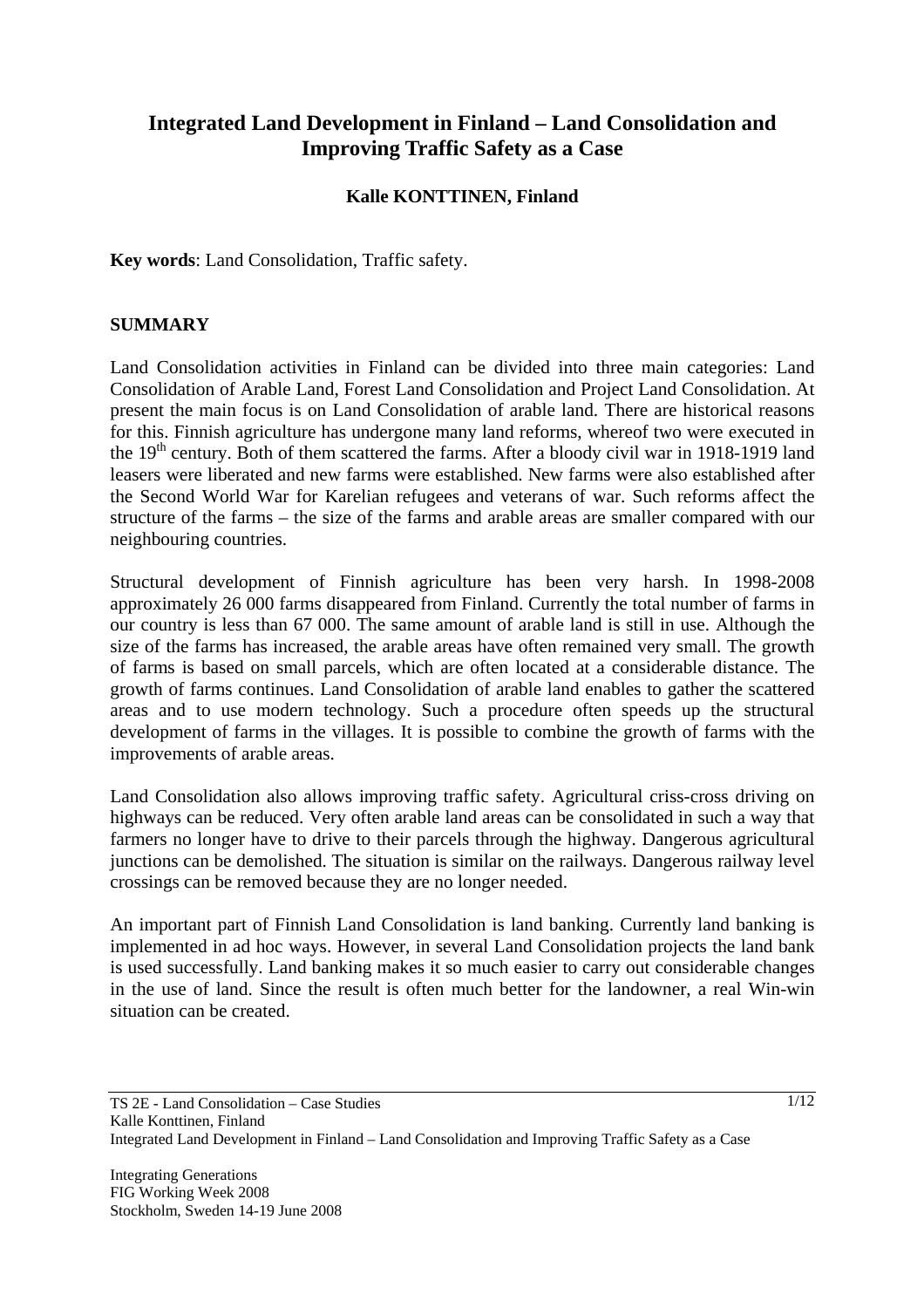## **TIIVISTELMÄ**

Tilusjärjestelytoiminta Suomessa voidaan jakaa kolmeen erilaiseen ryhmään: Pelto-, metsä-, ja hanketilusjärjestelyihin. Tähän on olemassa historialliset syyt. Suomalainen maatalous on kokenus useita maareformeja, joista kaksi suoritetttiin 1900 –luvulla. Kummatkin näistä pirstoivat peltoja. Verisen sisällissodan jälkeen 1918 torpparit vapautettiin ja heille perustettiin uusia maatiloja. Myös toisen maailmansodan jälkeen perustettiin uudistiloja karjalan evakoille ja rintamamiehille. Tällaiset reformit vaikuttivat maatilojen rakenteeseen – maatilojen ja peltolohkojen koko on pienempi kuin naapurimailla.

Maatalouden rakennemuutos Suomessa on ollut rajua. Vuosien 1998 ja 2008 Suomesta hävisi 26 000 maatilaa. Tällä hetkellä maatilojen lukumäärä on alle 67 000. Sama määrä peltoa on kuitenkin viljelyksessä kuin aikaisemminkin. Vaikka maatilojen koko on kasvanut peltolohkojen koko on usein pysynyt pienenä. Maatilojen kasvu on perustunut pienten usein kaukana sijaitsevien peltolohkojen hankintaan.. Tilojen kasvu jatkuu edelleen. Peltotilusjärjestely avulaon mahdollista koota pieniä peltolohkoja suuremmiksi kokonaisuuksiksi. Tämä mahdollistaa nykyaikaisten viljelytekniikoiden käyttöönoton. Peltotilusjärjestely myös nopeuttaa maatalouden rakennemuutosta kohdealueellaan. On mahdollista yhdistää peltolohkojen ja maatilojen kasvu.

Tilusjärjestelyn avula on myös mahdollista parantaa liikenneturvallisuutta. Traktoreiden ristiinkulkua voidaan vähentää tilusjärjestelyllä. Usein pellot voidaan järjestellä siten, että maanviljelijöiden ei tarvitse enää ajaa lohkoillee maantien kautta. Vaaralliset maatalousliittymät voidaan poistaa. Rautateillä tilanne on samanlainen. Vaaralliset rautatien tasoristeykset voidaan tilusjärjestelyn jälkeen tarpeettomana poistaa.

Tärkeä osa suomalaista tilusjärjestelyä on maapankkitoiminta. Tällä hetkellä maapankkitoimintaa harjoitetaan Suomessa improvisoiduin keinoin. Kuitenkin useissa tilusjärjestelyhankkeissa on maapankki toiminut onnistuneesti. Maapankki helpottaa tilusjärjestelyn toteuttamista merkittävästi. Koska lopputulos on useimmiten paljon parempi maanomistajalle, syntyy todellinen win-win tilanne.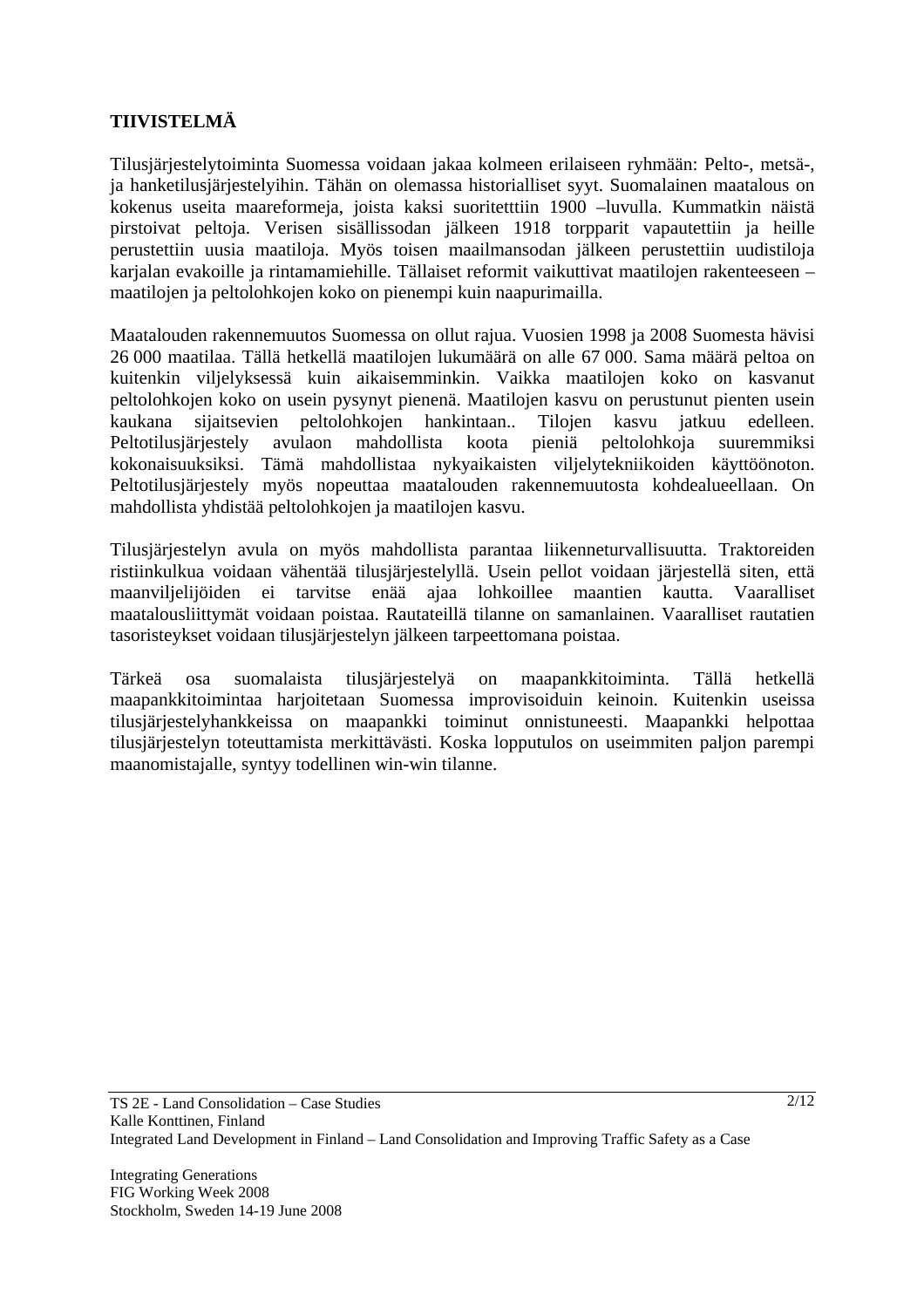# **Integrated Land Development in Finland – Land Consolidation and Improving Traffic Safety as a Case**

#### **Kalle KONTTINEN, Finland**

## **1. THE FINNISH REAL ESTATE SYSTEM – BACKGROUND**

#### **1.1 Basic Land Consolidations**

Basic Land Consolidations (e.g. Finnish: Isojako, Swedish: Storskifte) have created the Foundation of the Finnish real estate system. The Swedish parliament (Finland was a part of Sweden until 1809) passed the Basic Land Consolidation Act in 1757. The main objective of the Act was to abolish the previously applied open field system. Before the Basic Land Consolidation fields had been divided into narrow strips. Such a division was made using a type of measurement pole. All fields in the village were divided into narrow strips using the pole and in turn each house in the village was provided with a share. Farming of such narrow strips required co-operation of all villagers. In practice this meant that work proceeded according to the slowest worker and improvements were not made until each villager had given his approval. Or at least this was what the makers of the Basic Land Consolidation Act believed. One could argue that before the Basic Land Consolidation some kind of collectives existed and that the aim of the Act was to abolish these, but of course this was not the case.

First Basic Land Consolidations were introduced rapidly and the first attempt to start Basic Land Consolidation in Finland was made in Laihia, in Ostrobothnia as early as 1757. However, the project confronted wide resistance. The local head of the rural police announced that the surveyor could not be provided with a bedside or any help to carry out the Consolidation. Vicar Samuel Wacklin wrote a letter to the governor in which he demanded to stop such an impossible, unreasonable and immoral undertaking. However, the officials of the crown were determined. A fine was imposed on the vicar, who was also unseated from his position for a year. The decisiveness of the officials was victorious. The Laihia Basic Land Consolidation was completed in 1765.

As the Basic Land Consolidation Act arrived in Finland, the small group of Finnish land surveyors was in Ostrobothnia carrying out taxation surveys and therefore the first Basic Land Consolidations were completed in Ostrobothnia. The small number of surveyors slowed down the advance of Consolidations. In 1750 the number of surveyors in Finland reached 30, who mainly carried out taxation and geographical surveys. When the Consolidation Act was passed this group was transferred to conduct Basic Land Consolidations. Since the Consolidations faced wide resistance from local officials and farmers, the surveyors often had to yield to local interest groups and the Consolidations were carried out with minor changes compared to the previous situation. This was particularly true in western and southern parts of Finland. However, for the first time proper maps of farms were drawn up.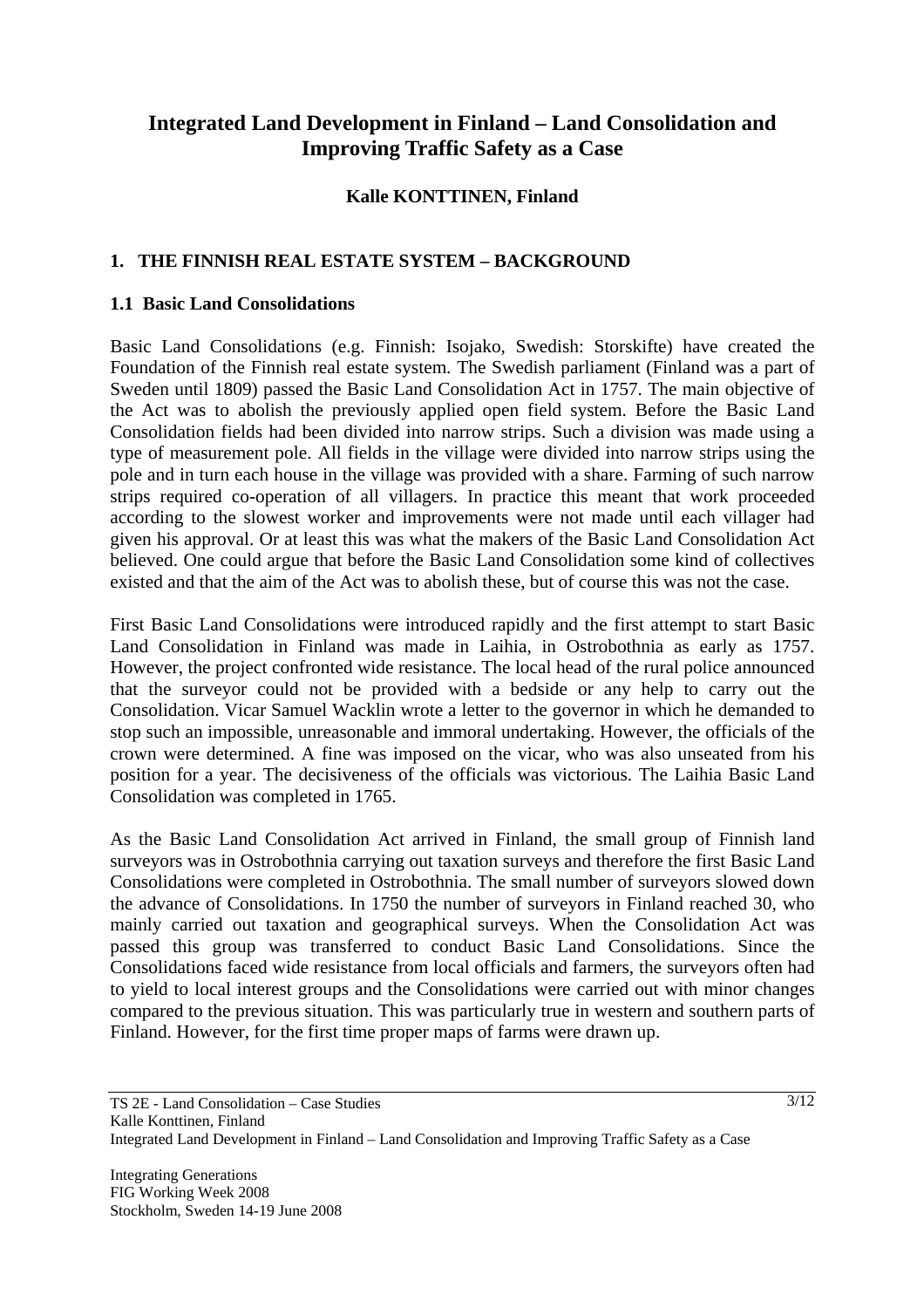When the Russian Tsar Alexander I occupied Finland in 1809, Finland was incorporated in the Russian Empire and Alexander I became Grand Duke of Finland. The transfer to be part of the Russian Empire did not change the land system. Former Swedish laws remained effective, sometimes even for a longer time than in the mother country. Basic Land Consolidations were continued. In western and southern parts of Finland Consolidations were completed and the focus was gradually put on eastern Finland. The nature and wildlife is quite different in western and eastern Finland. Western Finland is an area filled with large fields and rivers, whereas lakes and forests, and small fields separated from one another between them, cover eastern Finland. Partly owing to the nature and partly to the Consolidations being carried out later, the Basic Land Consolidations in eastern Finland were more successful than those in western Finland. Compared with western Finland, rearrangements have not been required widely in eastern Finland.

The Act on Land Survey Administration passed as early as 1848 initiated the completion of early Basic Land Consolidations using rearrangements particularly in western and southern Finland. Between the years 1848 and 1918 1,5 million hectares of land were subjected to such rearrangements in Finland. When you consider that in 2002 the amount of agricultural land is 2,2 million hectares in Finland, the amount of land that was rearranged is huge, even though the number includes forests and plots of land.

In the Dividing Act of year 1916 the term Rearrangement of Basic Land Consolidation was changed into Land Consolidation (in Finnish: *uusjako,* literally *New Division).* Still the focus of Consolidations remained in western and southern Finland. In total 0,89 million hectares of land was consolidated between the years 1916 and 1980. After 1960 the Land Consolidations were concentrated to Ostrobothnia. Operation was insignificant in other parts of Finland. In the 21st century Finland, land surveyors were occupied with other challenges.

#### **1.2 Land Reforms**

At the end of the 19<sup>th</sup> century new and old European ideas arrived in Finland. Nationalism and socialism emerged in the north. The first Finnish novel, Seven brothers by Aleksis Kivi, was written in 1870. Dreams of an independent Finnish State showed signs. Industrialization came to Finland. The first factory in Europe to use electrical light in 1882 was Finlayson in Tampere. With industrialization socialism arrived in Finland. In addition to the improvement of the conditions of factory workers the crofter problem became a major political issue in the early  $20<sup>th</sup>$  century. Especially in southwest Finland the number of crofters, i.e. farmers who leased their land was increasing. Crofters often depended on the goodwill of the landowners and were faced with the possibility of eviction. In those days strikes and evictions got a lot of attention; one of the most famous crofter incident took place at Laukko mansion in Vesilahti municipality in 1907. Crofters of the Laukko mansion were striking for better leasing conditions but the landowner, baron Herman Standerstskjöld-Nordestam, evicted the striking crofters. More than 500 people lost their homes in the cold winter. This happened just before the first general elections in Finland. Many political parties sympathized with the crofters, but the social democratic party was the only one to support a total liberation of crofters.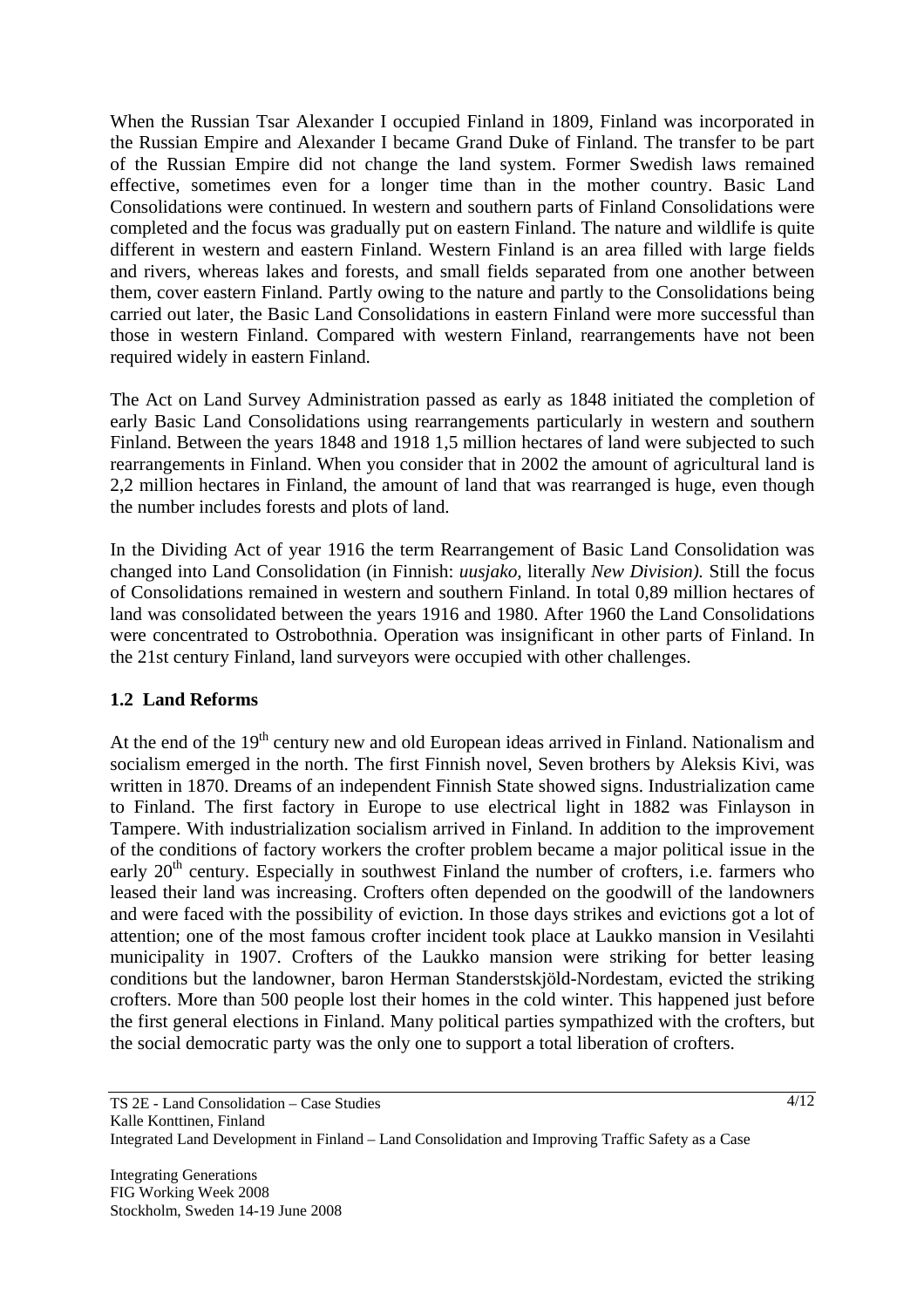However, much to the surprise of everyone the social democratic party won 80 seats of 200 in the elections.

Even though the crofters had a strong representation in parliament the crofter problem could not be solved before the First World War. Strikes and confrontations between crofters and landowners continued and culminated in the summer of 1917. The downfall of the Russian Tsar in February 1917 also caused restlessness in Finland. In January 1918 a bloody civil war broke out between whites and reds in Finland just as the Crofters Liberation Act was under parliamentary scrutiny. Although both sides had followers from all social classes the crofters mainly supported the reds. The strongest red supporting area was southwest Finland; a part of the country with a lot of crofters. At the end of January the red side introduced the Crofters Liberation Act, but after the loss of the reds in spring, this Act became irrelevant. Also on the white side the crofter question was considered to be so important that the Crofters Liberation Act that had been prepared was passed in parliament already in the summer of 1918. This Act was supplemented in 1919 to concern whole farm leasers, in 1921 church leasers and in 1922 crofters of the crown. According to the Act crofters were able to claim the leased lands for compensation and to gain possession of the lands. Between the years 1919 and 1940 a total of 92 000 new farms were formed including one million hectares of land. A simple calculation shows that the average size of such farms was 10,8 hectares.

Just as the crofter question was solved the surveyors faced a new challenge. In the Winter War 1939-40 and the Continuation War 1941-44 Finland lost most of the Karelian province to the Soviet Union. The inhabitants of these areas were evacuated to Finland. In all 410 000 people were looking for new home. The political will to settle the evacuees was strong and the Rapid Settlement Act 1940 and the Land Acquisition Act 1945 provided the means to start conducting surveys for settlements. During the war and immediately thereafter over 140 000 farms were formed for Karelians and war veterans and 2,7 million hectares of land changed ownership. Lands were acquired from the state, church, corporations and larger private farms. The size of these new farms was limited in the legislation, as the largest farm size allowed was only 15 hectares of land.

In consequence of these two major land reforms Finnish agriculture became dependent on small family farms. The entire structure of parcels, drainage and roads is based on small farms. Such a structure is still dominant in most Finnish rural areas. In the new millennium, this presents a real difficult challenge for the Finnish agriculture.

# **2. FINNISH LAND CONSOLIDATION - PRESENT**

#### **2.1 Agricultural Land Consolidations**

Since Finland joined the European Union in 1995 the structural development of Finnish farms has accelerated. The average size of Finnish farms has grown rapidly. In 2007 the average farm size was 34,4 hectares compared with 25,8 hectares in 1995. Last year the total number of farms in Finland was 66 938. For the historic reasons mentioned above the division of fields in Finland is very scattered. Although the farm size has increased, the parcel size has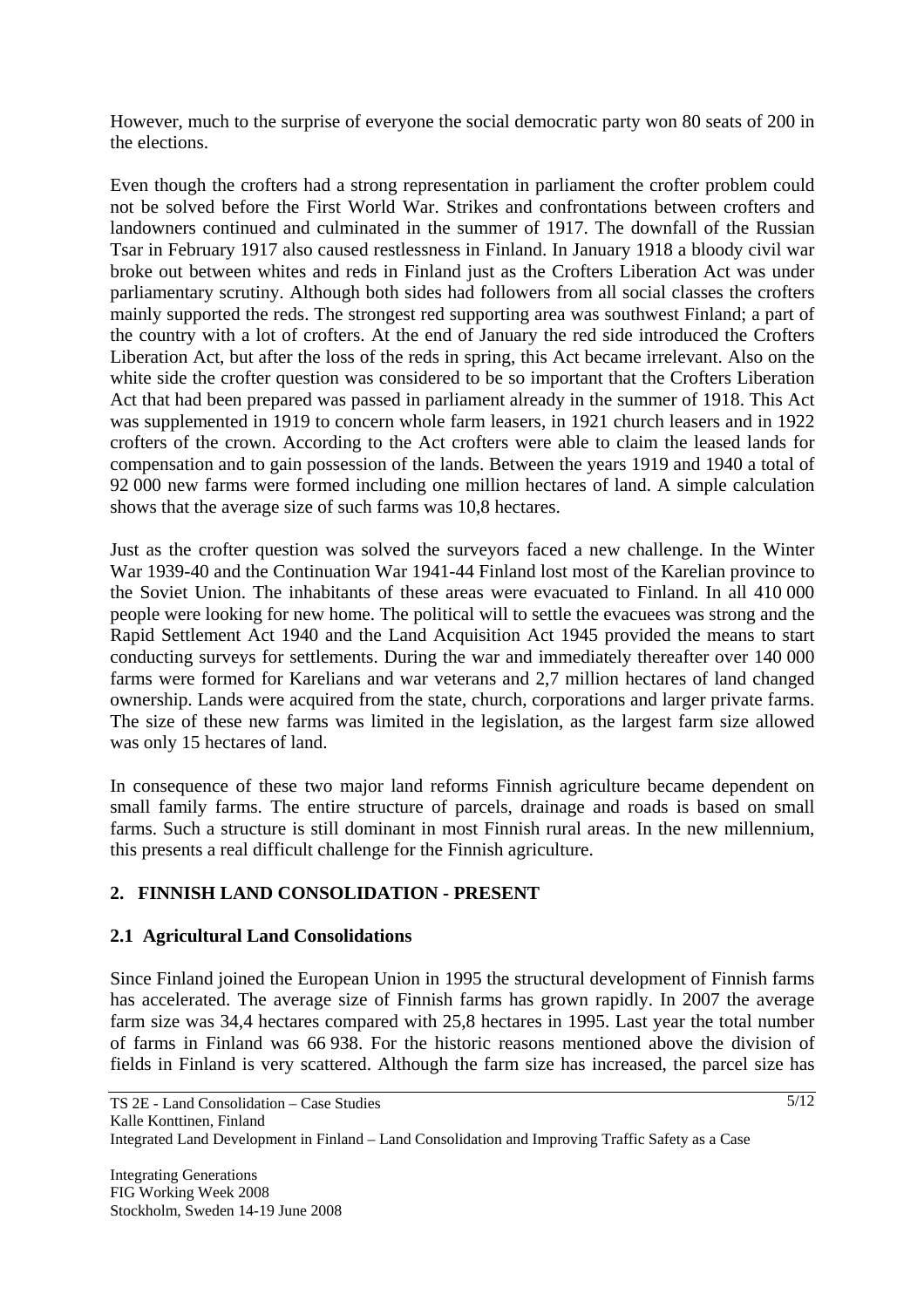not. In several municipalities the average parcel size has been reduced but at the same time the farm size has increased. When parcels are sold the fields seldom end up with the neighbouring farmer but with the one who has the largest amount of money. Thus the parcel size remains small and the benefits of structural development are not met.

In the Finnish Agricultural Land Consolidation parcels at a target area are arranged to be as large as possible and if possible close to a homestead. In Finland it is rather drainage than irrigation that causes problems to cultivation. Therefore large drainage projects are often carried out with Land Consolidations. Also transfers of agricultural roads are common. Especially in western Finland farmers have perceived that Land Consolidation can be used as a tool for increasing and shaping parcels. In Finland the average parcel size has at times doubled or even tripled in project areas where Land Consolidation is applied. Also the support from Finnish government encourages farmers to employ Land Consolidation.

Agricultural Land Consolidations are the backbone of Land Consolidation activities in Finland. The projects are concentrated in western Finland, where 57 Agricultural Land Consolidations are currently in progress and the implementation of almost the same amount of projects (44) is currently under assessment. The average size of these projects is 1000 hectares. In central and eastern Finland four smaller projects are in progress. At present agriculture is becoming more like an entrepreneurship, which means that young farmers are searching for all kinds of means to improve economically viable farming. One possible solution is Agricultural Land Consolidation.

In Agricultural Land Consolidation contradictory interests have to be faced for instance towards nature preservation. Drainage works carried out in connection with Land Consolidations often abolish the green heavens for different kind of animal species and vegetation. Thus Land Consolidation destroys the diversity of nature. However, Land Consolidation decreases tractor traffic in the project area and thus reduces greenhouse gas emissions. The same works also clear the water flowing from the fields towards the water system and eventually to the Baltic Sea. The same project thus destroys species and helps to save the Baltic Sea! It is possible to consider all contradictory interest better in future Land Consolidations. You could for example establish green heavens for endangered species to protect the diversity of nature in connection with Land Consolidation.

# **2.2 Forest Land Consolidations**

Although the focus of Land Consolidations in Finland is placed on agriculture, Forest Land Consolidations have also been carried out for as long as there has been Land Consolidations in Finland. The oldest Land Consolidations were carried out using an "overall" mentality. The projects therefore also included the forests of the village. At present Forest Land Consolidations are mainly being implemented in the Province of North-Ostrobothnia. A couple of projects are in progress in the region of Oulu.

Profitability of the project has become a main problem of Forest Land Consolidation. In order to obtain advantages of Forest Land Consolidation the project area needs to be large enough.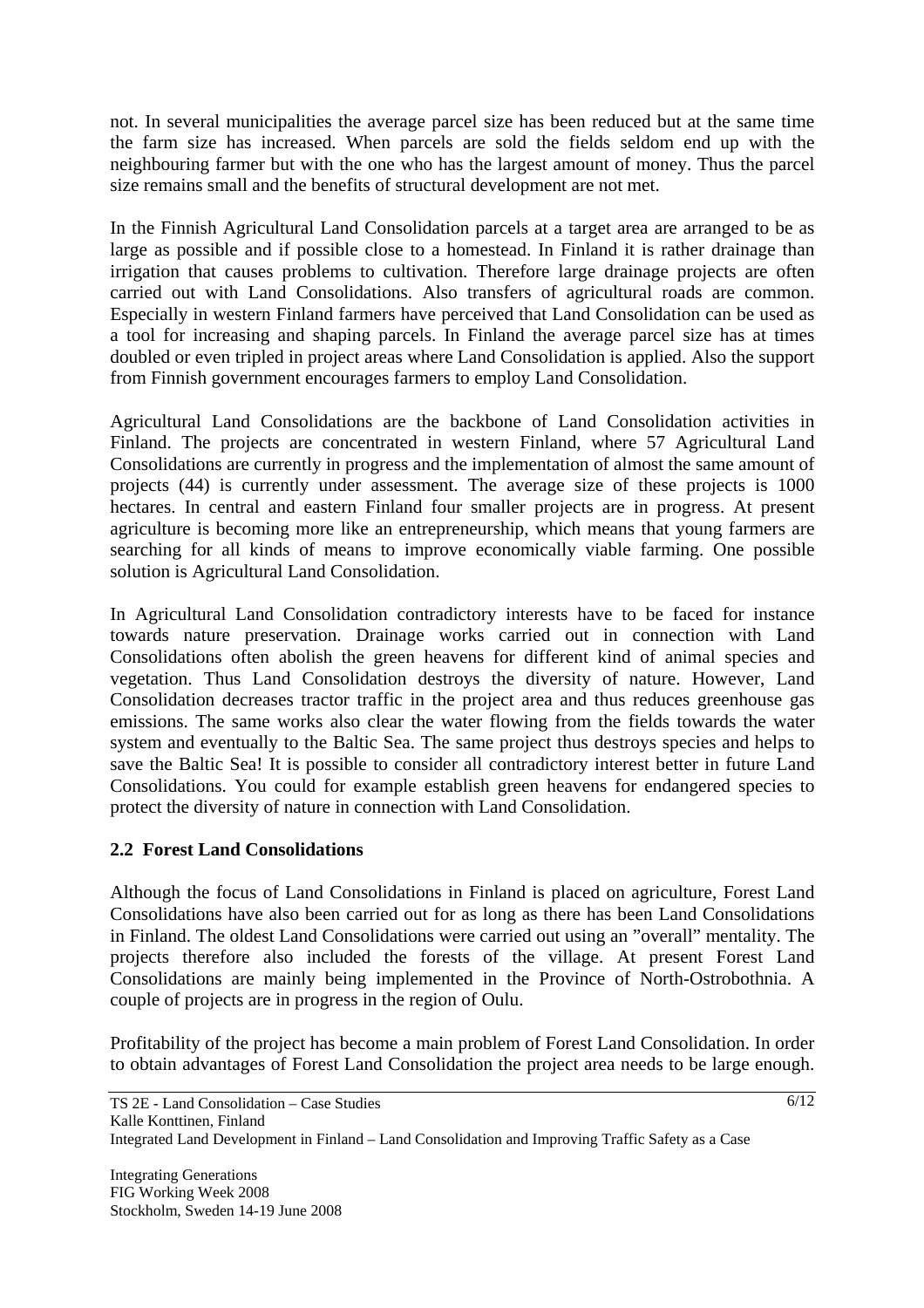A large Finnish forest area includes forests of very different ages. Since most of the advantages of Forest Land Consolidation cannot be achieved before the trees have been cut down, the harvested areas present a problem. Why would anyone invest in Forest Land Consolidation if the benefits were achieved after 80 years? Who would wait for such a long time? In Finland Forest Land Consolidations are concentrated in areas, where the structure of parcels is so poor that the forests are not economically used.



The maps show the effects of Forest Land Consolidation implemented in the municipality of Ii, in the Pahkakoski area. The figure on the left shows the situation before and on the right the situation after Land Consolidation*.* 

The recent Russian limitations of wood export present a challenge for the Finnish forest industry. In the last few years a considerable amount of raw material for the Finnish forest industry has been exported from Russia. The Russian government presumes that the forest companies invest in factories within the Russian borders. Currently the need for wood in Finnish paper and lumber factories is significant. In Finland forest ownership is often scattered into very small pieces of land owing to the historical reasons mentioned above. Many forest owners live in cities. Measures that could assure the supply of wood for factories include Forest Land Consolidation and establishment of Common forests. These improvements have already initiated a couple of development projects, but larger projects are still carried out only in the region of Oulu.

#### **2.3 Project Land Consolidation**

Finnish legislation enables Land Consolidations to be carried out in connection with land usage projects. This means that land consolidation is conducted in order to implement a land usage project or to reduce the side effects of the project. Such projects are commonly carried out for public interest. The most popular example of Project Land Consolidations is Land Consolidations for implementing nature reserves. Project Land Consolidations have especially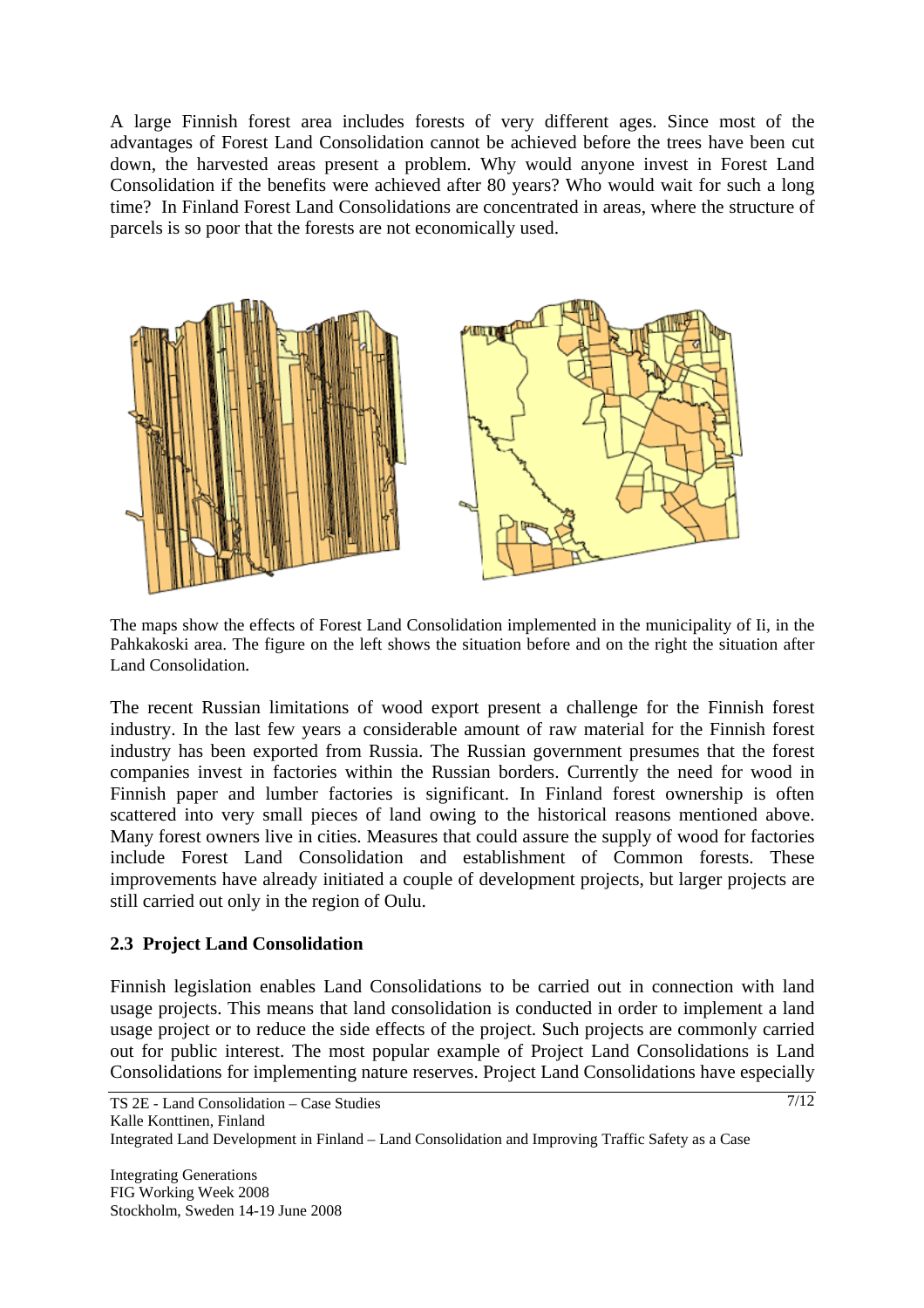been carried out for implementing Natura – networks. By the end of year 2007 about 12 200 hectares of nature reserves had been established within 100 different projects.

Project Land Consolidation has also been used for reducing disadvantages of a new road, which is being built in a field area. Land Consolidation allows providing farmers, who have lost their fields under the new road, with new fields. Parcels can also be situated so that all unnecessary movement of tractors on the new road is minimized. In such a project the difference between Agricultural and Project Land Consolidation is vague. Similar procedures are carried out in both consolidations, but who pays for the project finally determines which type of project is concerned. When a farmer applies for Land Consolidation then an Agricultural Land Consolidation is concerned and those who pay for the project are the Ministry of Agriculture and Forestry and the farmers. When a realizer of land use (for example the Road Administration) applies for Land Consolidation then a Project Land Consolidation is concerned and the land usage realizer is principally responsible for the costs. The combination of both Land Consolidation types could create new possibilities.

## **3. IMPROVING TRAFFIC SAFETY WITH LAND CONSOLIDATION**

## **3.1 Roads**

In Finland the most fatal accident type on highways is head to head collisions, in which two cars moving in opposite directions collide. For example in 2004 the total number of lost lives in head to head collisions was 130. The Finnish Road Administration has tackled this problem with determination. Several large projects to build middle railing on highways have been initiated on Finnish main roads. Such projects present a challenge to the surrounding land usage. Direct junctions to roads with middle railing are generally not allowed. It is obvious that each parcel cannot be provided with multi-level junctions.

Land Consolidation allows minimizing the disadvantages of middle railing to surrounding land usage. Field parcels can be shifted to the side of the homestead. Thus building of circuitous routes and compensations paid by society can be avoided. The National Land Survey of Finland has developed what is known as the KIVA-procedure - Assesment of the effects of real estates (in Finnish: kiinteistövaikutusten arviointi). The KIVA –procedure has been created to help public road planning in rural areas. The procedure enables to assess all the effects, disadvantages, advantages on the real estates in the area and the best means to avoid disadvantages. Land Consolidations and private road arrangements are some of the means used to avoid disadvantages.

The heavy tractor traffic is also a safety risk on the highways. As the size of farms increases the farmers have to purchase new land further and further away from the homesteads. Consequently farmers spend more and more time on the roads. The National Land Survey has provided means to illustrate tractor movement on the roads. The RIKU –project was created for this purpose that employs a combination of the topographic database and the IACS – information system of the agricultural administration. By combining the data you are able to define the farmers' routes to the specific parcels, the length of the route and even the time if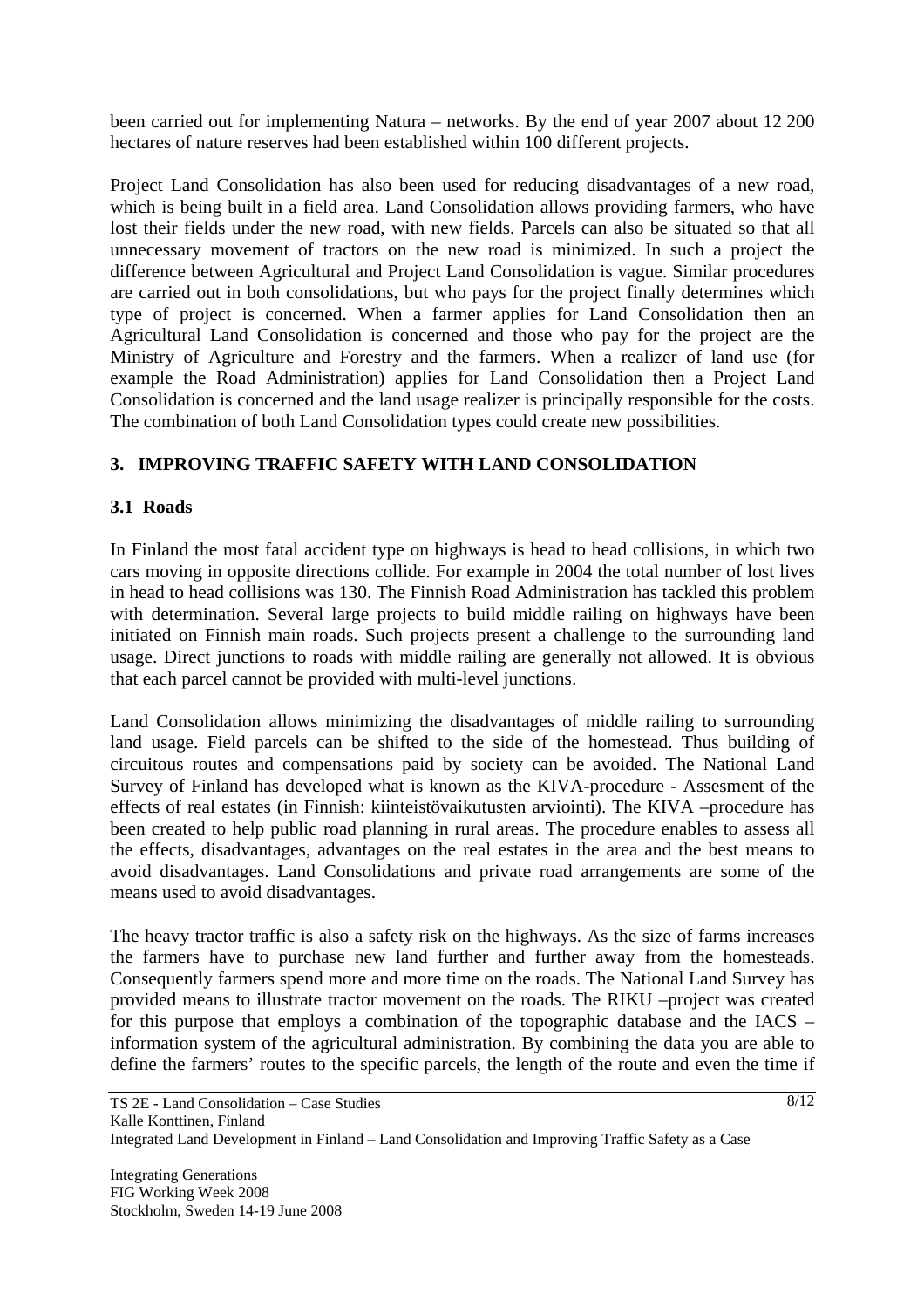you use the road categories accordingly. This system allows you to determine the weak points of the tractor traffic network and to help you with road planning. At the same time the system makes it possible to calculate tractor traffic in several municipalities that may include 10 000 to 20 000 hectares of fields.

The longest trips to parcels are the most difficult ones to remove using traditional Agricultural Land Consolidation. To maintain projects within manageable limits they are typically restricted to about 1000 hectares. In general this means an area, which is 2-3 km wide. Understandably farming distances that exceed 6 km cannot be removed using this kind of projects. In connection with each Agricultural Land Consolidation the tractor traffic should be assessed at a 10 km range from the original Land Consolidation area. It should be possible to include separate parcels, which are located far apart, in the project, if unnecessary tractor traffic could be limited. The Finnish Agricultural Land Consolidation still has room for improvement.



Figure shows the amount of tractor traffic in the municipalities of Isokyrö and Vähäkyrö in Ostrobothnia. Each red line represents a farmer's trip from his house to the parcel. Here only trips longer than 6 km are shown*.*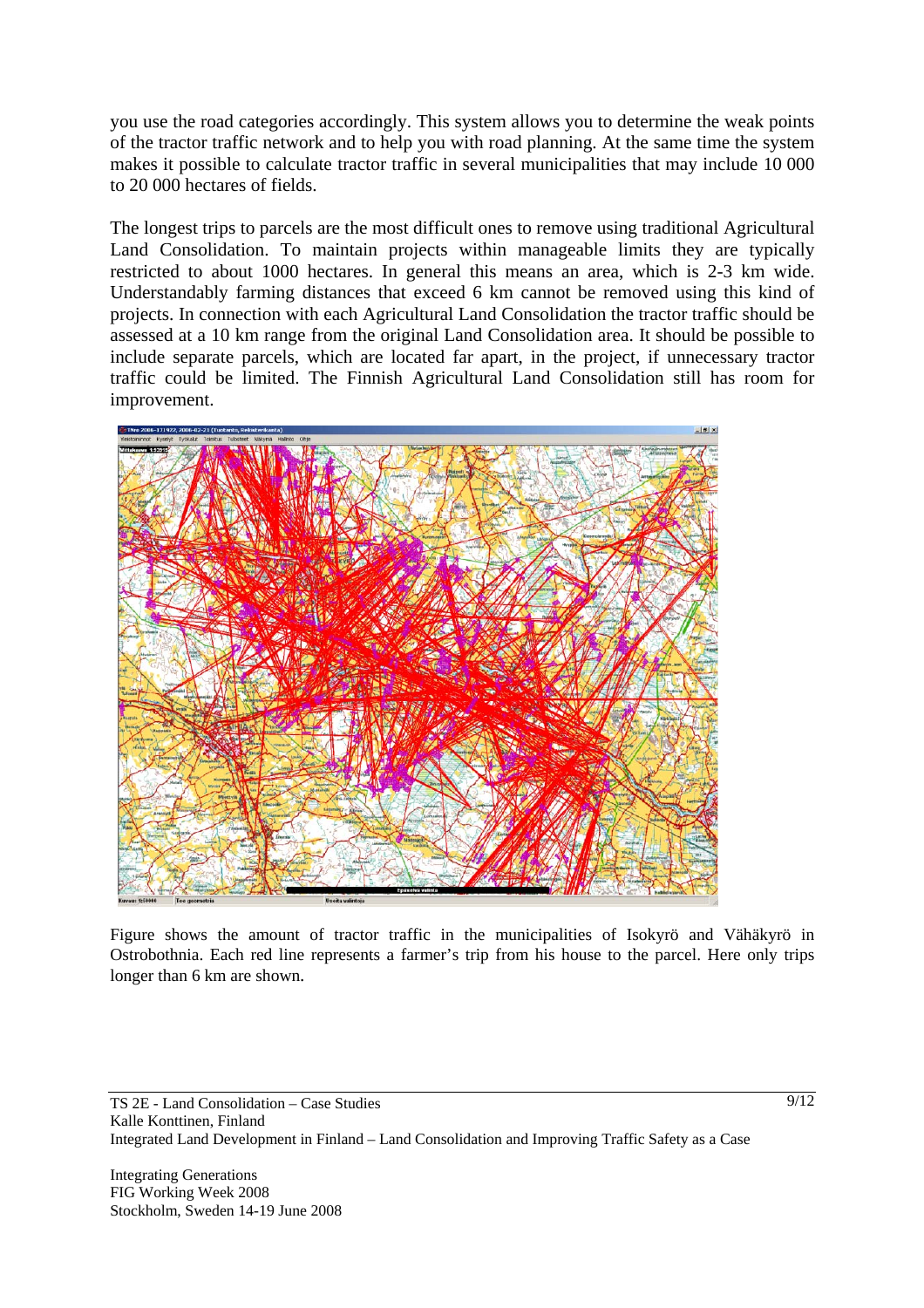#### **3.2 Railroads**

The Finnish railroad network was built at the end of the 19th century during the golden age of steam locomotives. Railroads often followed straight lines and were built over agricultural areas. The number of level crossings remained high. Everybody had to have access to his or her parcels. During the age of steam locomotives this wasn't a safety problem, since the train speed seldom exceeded 60 km/h. Therefore the crossings didn't pose a real safety problem. All this changed in the 1960's when train speeds started to rise.

In the beginning of the new millennium the train speeds often exceeded 100 km/h. Nowadays the level crossings create a significant safety problem. Between the years 2000 and 2006, 53 lives were lost in railroad crossing accidents. For safety, train speeds are reduced below the technical maximum speed on railway sections provided with a vast number of level crossings. Slow speeds reduce the ability to compete with road transport. Private cars very often replace trains and passenger traffic gradually transfers to the dangerous and more polluting vehicle.

The Finnish Rail Administration has rapidly started to reduce the number of railroad crossings. Most commonly the abolishment of a single railroad crossing is carried out in a private road survey. You are either able to establish or abolish private roads and to apply for compensation. Land Consolidation provides new possibilities. In addition to roads you can also arrange parcels in Land Consolidation proceedings.

The abolishments of railroad crossings often create resistance in farmers. Very often their distances to their parcels increase. It is also possible that the abolishment of crossing transfers the farmer's route, who now has to use the highway. Thus such a removal of a railroad crossing may increase the safety of the railroad but decrease the safety of the highway. By extending the survey area to the vicinity of the railroad, a procedure can usually be found that is acceptable for the farmers, the Railroad Administration and the Road Adminstration. Combining the interests of all different parties is the most challenging task that a land consolidation surveyor can face.

A Land Consolidation procedure has currently reached its final stage in the city of Kokemäki in Järilä village, where level crossings and agricultural junctions were abolished in connection with an Agricultural Land Consolidation. Those responsible for the expenses of this project include the Ministry of Agriculture and Forestry, the Road Administration, the Railway Administration and individual farmers as well. In total the Land Consolidation area incorporates 820 hectares of land, whereof 720 hectares is fields. The farmers applied for a much larger area than the one originally planned for removing railroad crossings. The larger area provided a better result, than if only a small area around the railway had been surveyed. At the same time the average parcel size was increased from 2,5 hectares to 6,0 hectares.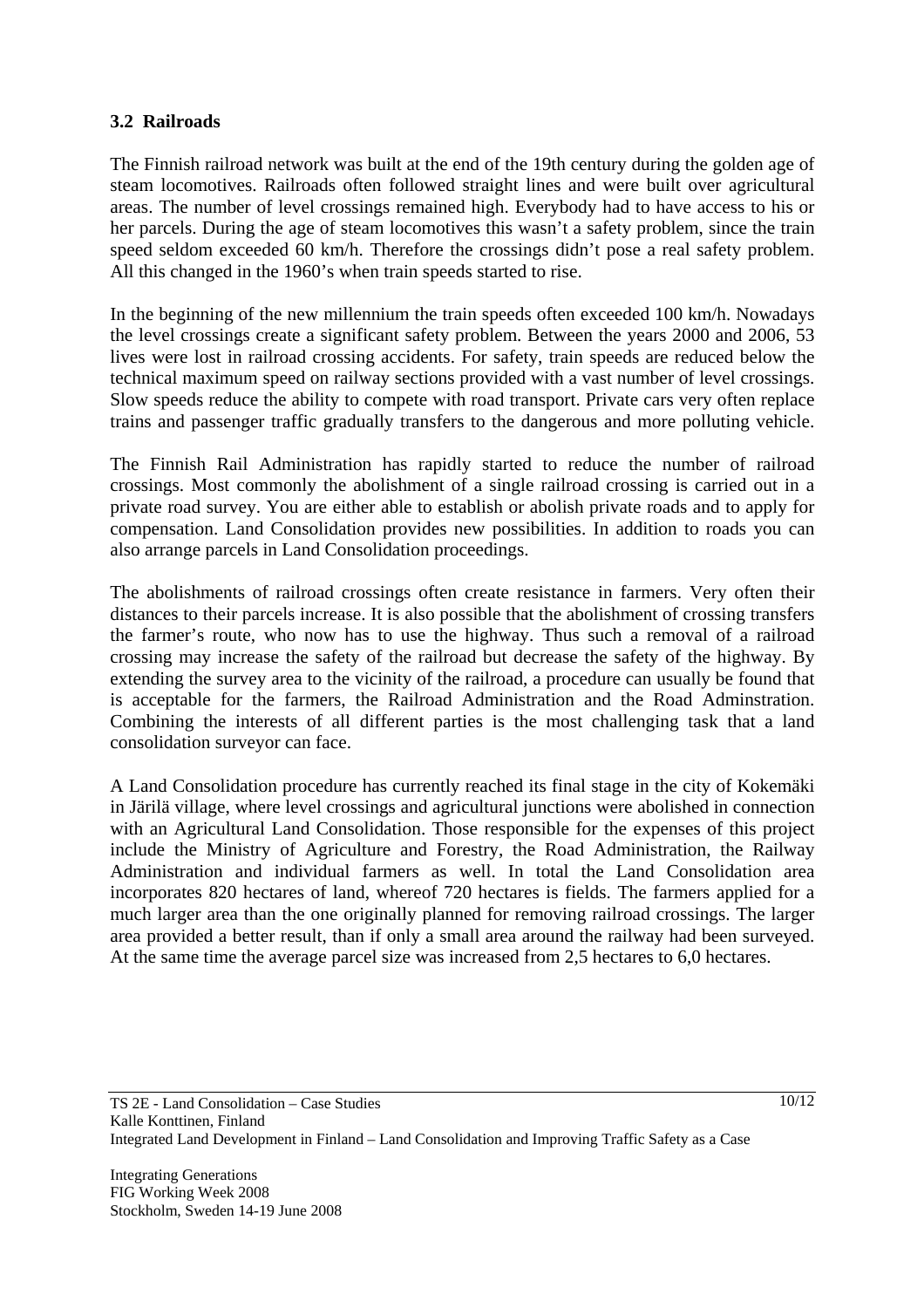

An example presents the effects of the abolishment of railway crossings in the Land Consolidation procedure in the city of Kokemäki. The figures show a single farm. On the left the situation before and on the right after Land Consolidation. Abolished railway crossings are denoted with signs X*.* 

#### **3.3. Development of Land Consolidations in Finland**

Land Banking is required for carrying out effective Land Consolidation activities. A land reserve is acquired and placed in a Land Bank for future usage in various projects. Land reserves are required for example to implement nature reserves, motorways and Agricultural Land Consolidations. When Agricultural Land Consolidation is carried out the land acquired is transferred to farmers as additional land. Land reserves allow you to increase parcels extensively. In the 90's the minister responsible for Land Banking tried to end this activity, but a few stubborn individual civil servants, mainly in Ostrobothnia, were able to preserve land banking in Finland. In Agricultural Land Consolidation the fields acquired by the Land Bank are transferred to the active farms. Currently Land Banking does not follow any particular rules in Finland. For example in Agricultural Land Consolidations the Employment and Economic Development Centres function as the Land Banking authority. Several different government offices under different ministries acquire land for different purposes without common leadership or policy. The Government should be able to co-ordinate landowning policies more effectively. For example, a huge land reserve could be provided from the land under the administration of Finnish Forest Services for Forest Land Consolidations.

Current Land Consolidation projects in Finland commonly have one main goal. Most commonly it is the improvement of agricultural efficiency. Similar emphasis should be put on traffic safety and nature preservation. Although the three objectives could be exclusive of one another, in reality they seldom are. In Land Consolidations the efficiency of agriculture can be